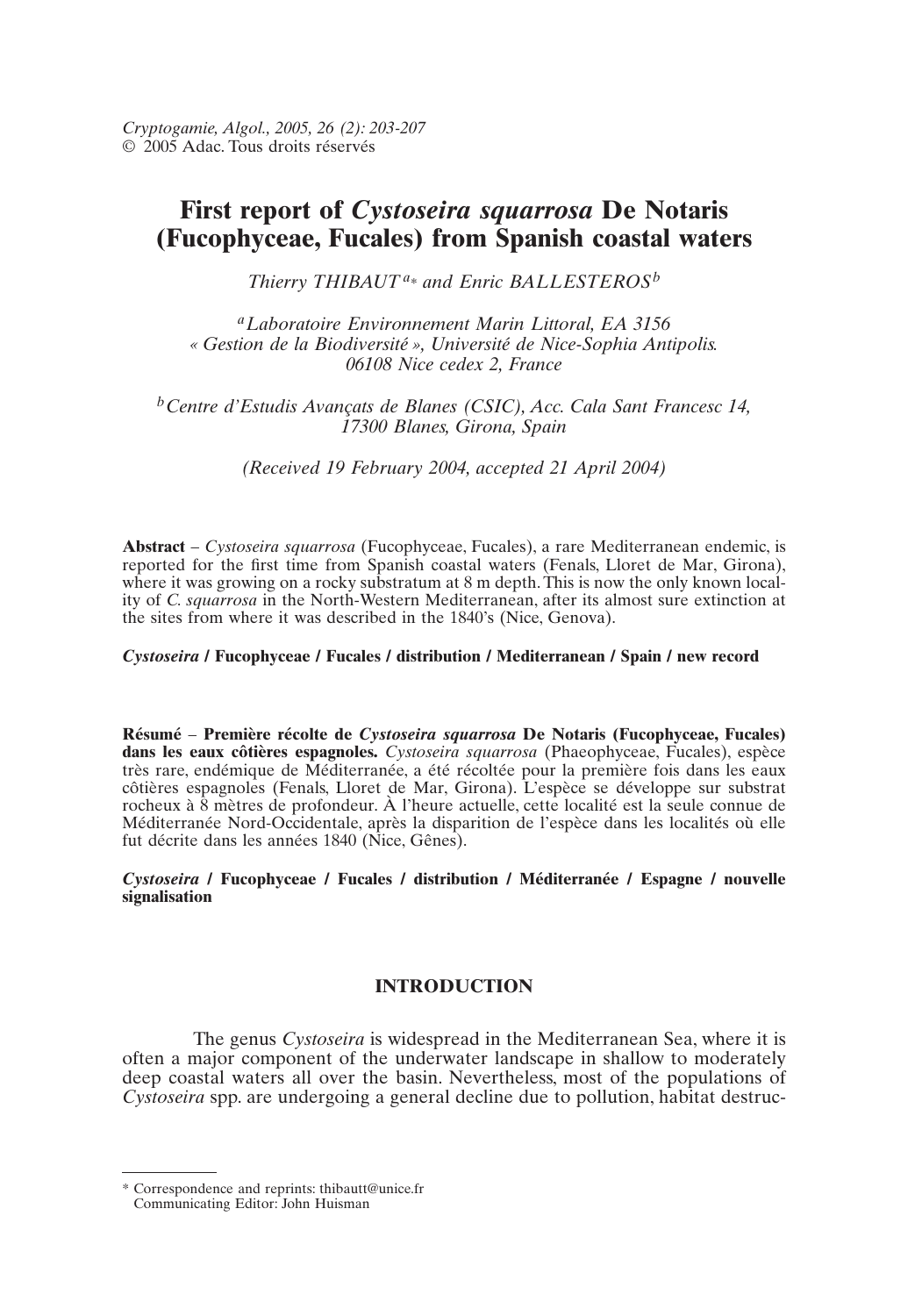204 T. Thibaut & E. Ballesteros<br>
204 T. Thibaut & E. Ballesteros<br>
204 tion. or overgrazing by sea-urchins (Verlague, 1987: Boudouresque *et al.*, 1990: ng by sea-urchins (Verlaque, 1987; Boudouresque *et al.*, 1990; & Polo, 1996; Cormaci & Furnari, 1999; Benedetti-Cecchi *et al.*, 2001: Ballesteros *et al.*, 2002). Also, most species of *Cystoseira* and begins to the original description by De Notaris (1842). The original description by De Notaris (1841: 184  $R$ odríguez-Prieto  $\&$  Pol 10, 1996; Cormaci & Furnari, 1999; Benedetti-Cecchi *et al.*, Ballesteros *et al.*, 2002). Also, most species of *Cystoseira* emics and some of them have been infrequently reported. Cystoseira squarrosa De Notaris (Fucophy 2001; Soltan *et al.*, 2001; Ballesteros *et al.*, 2002). Also, most species of *Cystoseira* are Mediterranean endemics and some of them have been infrequently reported.<br>Amongst these species, *Cystoseira squarrosa* De Not date back to the original description by De Notaris (1841: 200) from Nice (France) Amongst these species, *Cystoseira squarrosa* De Notaris (Fucophyceae, Fucales). and also by De Notaris (1842) from Genova (Italy). However, a recent study by Alongi *et al.* (2002) stated that the alga had disappeared from both sites. According to these authors, the alga was now only known to occur wi has been rarely observed in the Western Mediterranean. The first observations Alongi *et al.* (2002) stated that the alga had disappeared from both sites. According to these authors, the alga was now only known to occur with certainty on the shores of Palermo (Sicily, Italy) (Giaccone *et al.*, 1986), and some localities from the Adriatic Sea (Ercegovic, 1952; Alongi *et al.*, 2002). Here, we report on a small population of *Cystoseira squarrosa* found on the northern coast of Spain.

#### **MATERIAL EXAMINED community over**  $**WATEL**$

**MATERIAL EXAMINED**<br>
Thirty four dispersed individuals of *Cystoseira sauarrosa* were found inantly sandy bottom two hundred metres offshore from the southern part of the thriving in a photophilic algal community over rocks emerging from the predom- $\frac{1}{2}$  ( $\frac{1}{2}$   $\frac{1}{2}$   $\frac{1}{2}$   $\frac{1}{2}$   $\frac{1}{2}$   $\frac{1}{2}$   $\frac{1}{2}$   $\frac{1}{2}$   $\frac{1}{2}$   $\frac{1}{2}$   $\frac{1}{2}$   $\frac{1}{2}$   $\frac{1}{2}$   $\frac{1}{2}$   $\frac{1}{2}$   $\frac{1}{2}$   $\frac{1}{2}$   $\frac{1}{2}$   $\frac{1}{2}$   $\frac{1}{2}$   $\frac{1}{2}$  hundred metres offshore from the southern part of the example  $22$ " N –  $2^{\circ}$  49' 42" E, Lloret de Mar, Girona, Spain), at t species in August were the encrusting coralline algame Philippi and the erect algae *Halopteri* (Linnaeus) Sauvageau, *Dictyota dichotoma* (Hudson) Lamouroux var. *intricata*<br>
Sametres depth. Dominant species in August were the encrusting coralline alga<br> *Lithophyllum incrustans* Philippi and the erect algae *Halopte Corallina elongata* Ellis & Solander, *Padina pavonical*<br>*Corallina elongata* Ellis & Solander, *Padina pavonica*<br>*Corallina elongata* Ellis & Solander, *Padina pavonica* Lithophyllum incrustans Philippi and the erect algae *Halopteris scoparia Crustans* Philippi and the erect algae *Halopteris scoparia* geau, *Dictyota dichotoma* (Hudson) Lamouroux var. *intricata* ville, *Corallina elongata* Ellis & Solander, *Padina pavonica* Codium vermilara (Olivi) Delle Ch (Linnaeus) Sauvageau, *Dictyota dichotoma* (Hudson) Lamouroux var. *intricata*<br>(C. Agardh) Greville, *Corallina elongata* Ellis & Solander, *Padina pavonica*<br>(Linnaeus) Thivy, *Codium vermilara* (Olivi) Delle Chiaje and *F C. Agardh)* Greville, *Corallina elongata* Ellis & Solander, *Padina pavonica* (Linnaeus) Thivy, *Codium vermilara* (Olivi) Delle Chiaje and *Flabellia petiolata* (Turra) Nizamuddin. Cystoseira squarrosa was highly epiphy (Linnaeus) Thivy, *Codium vermilara* (Olivi) Delle Chiaje and *Flabellia petiolata* vi) Delle Chiaje and *Flabellia petiolata*<br>a was highly epiphytized by *Haliptilon*<br>nansen, *Jania corniculata* (Linnaeus)<br>J. Feldmann. The upper part of the (Turra) Nizamuddin. Cystoseira squarrosa was highly epiphytized by *Haliptilon* (*v* epiphytized by *Haliptilon*<br>ia corniculata (Linnaeus)<br>in. The upper part of the<br>(Linnaeus). Patches of the virgatum (Zanardini) Garbary & Johansen, *Jania corniculata* (Linnaeus)<br>Lamouroux and *Rhodymenia ardissonei* J. Feldmann. The upper part of the<br>branches were heavily grazed by the fish *Sarpa salpa* (Linnaeus). Patches of rugun<br>Lamo were heavily grazed by the fish *Sarpa salpa* (Linnaeus). Patches of the *Posidonia oceanica* (Linnaeus) Delile developed in the vicinity of the As only a small number of individuals of *C. squarrosa* were found, we seagrass *Posidonia oceanica* (Linnaeus) Delile developed in the vicinity of the rocks Delile developed in the vicinity of the<br>iduals of *C. squarrosa* were found, we<br>May 2<sup>th</sup> July, 22<sup>th</sup> August 2003), which

limited our collection to 3 specimens  $(15<sup>th</sup>$  May,  $8<sup>th</sup>$  July,  $22<sup>th</sup>$  August 2003), which were fixed in 5% formal in: seawater and deposited in the herbarium E. Ballesteros,  $\Delta s$  at a small number of individuals of C *squarrosa* were found we **Description of Français at Dianes (CETD)** CSTC, Dianes, Ofform, Spain.

#### **Description of herbarium-deposited material** procription of heroarium-deposited material

 $\Gamma$ The thalli are rigid, coriaceous, bushy,  $6-7.5$  cm high, attached to the rock netive large basal disc  $(2 \text{ cm diameter})$  provided with a single short prifrom which several  $(up to 4)$  secondary axes arise almost at right angles The The thalli are rigid, coriaceous, bushy, 6-7.5 cm high, attached to the rock m diameter) provided with a single short pri-<br>4) secondary axes arise almost at right angles<br>on the basal part of the branches are always<br>The appendages situated in the terminal part by a distinctive large basal disc (2 cm diameter) provided with a single short pri- $\sigma$  the branches are closed and  $(\sigma)$  the branches problem are more crowded with a single short pri-(Fig. 1A). The appendages located on the basal part of the branches are always sterile and the apical parts are bifid. The appendages situated in the terminal part of the branches are more crowded, overlapping, becoming tri- or multifid and bearing the conceptacles, which are always grouped at the base of the spinose appendages (Fig. 1B). Primary branches are abundant, simple or divided into secondary and tertiary branches. All branches are terete or flattened when young and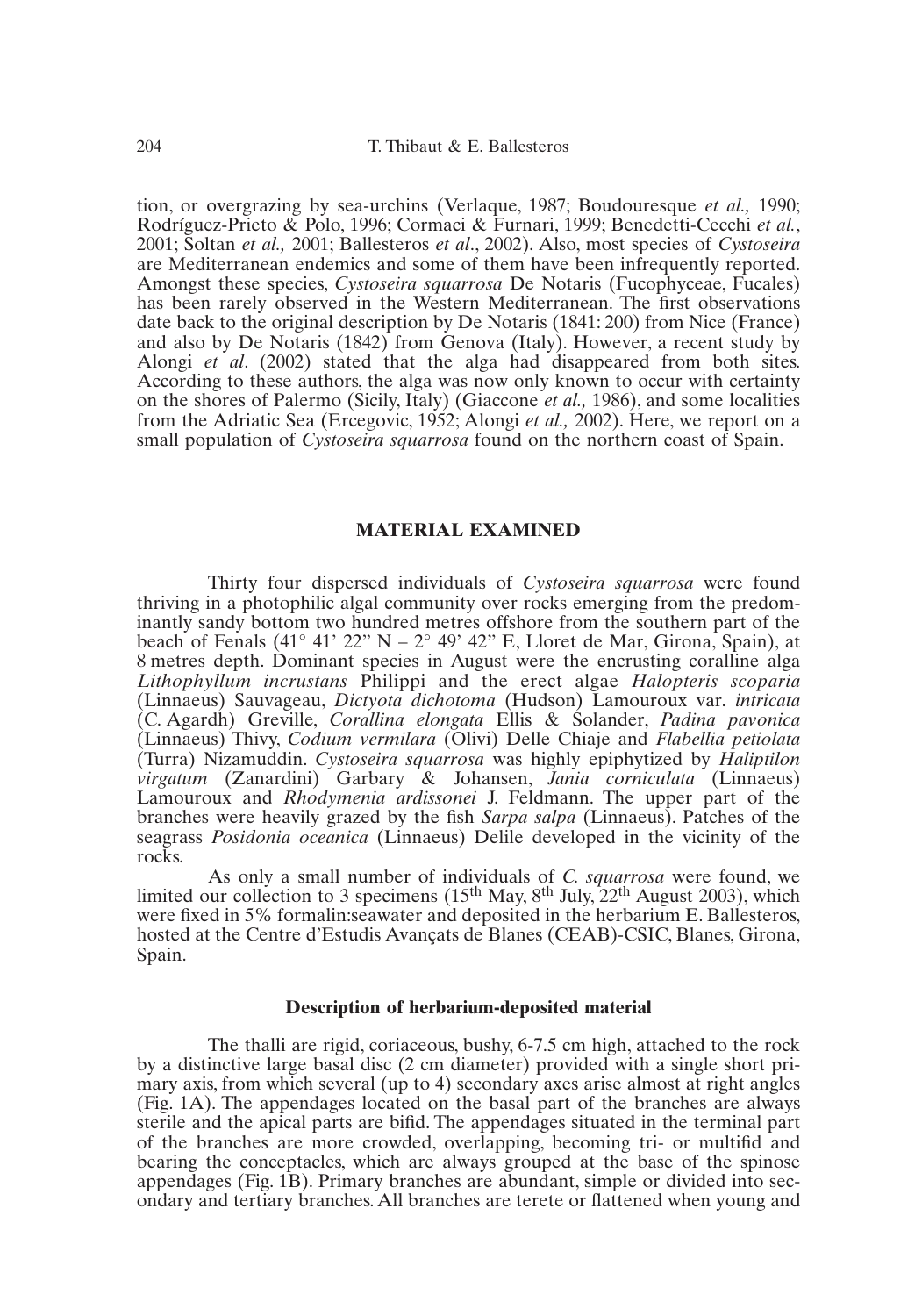

of tophule and basal part of a primary branch (drawings by Jordi Corbera). **B**, approvaluation and a speciment collected in August 2003 (Fenals, Lloret de **B**, apex of a branch with receptacles: **C**, apex of a sterile branch: **D**, detail

In the basal part of the thallus, up to 2 mm wide. Some of these flattened branches, (Fig. 1C). The longest axis bears scars of old, detached, secondary axes. The apices of all orders are provided with triangular, robust spinose appendages.<br>(Fig. 1C). The longest axis bears scars of old, detached, secondar as and any means are small and single the station of a more complex station with a contral midrib. to dear symmetrical part follows are grovided with triangular, robust spinose appendages of the axes are smooth and slightly prominent, bearing in summer a crown of tophules. Tophules are 5-8 mm long, oblong, spiny when young, warty when old (Fig. 1C). The longest axis bears scars of old, detached, secondary axes. The apices  $(Fig. 1D)$ .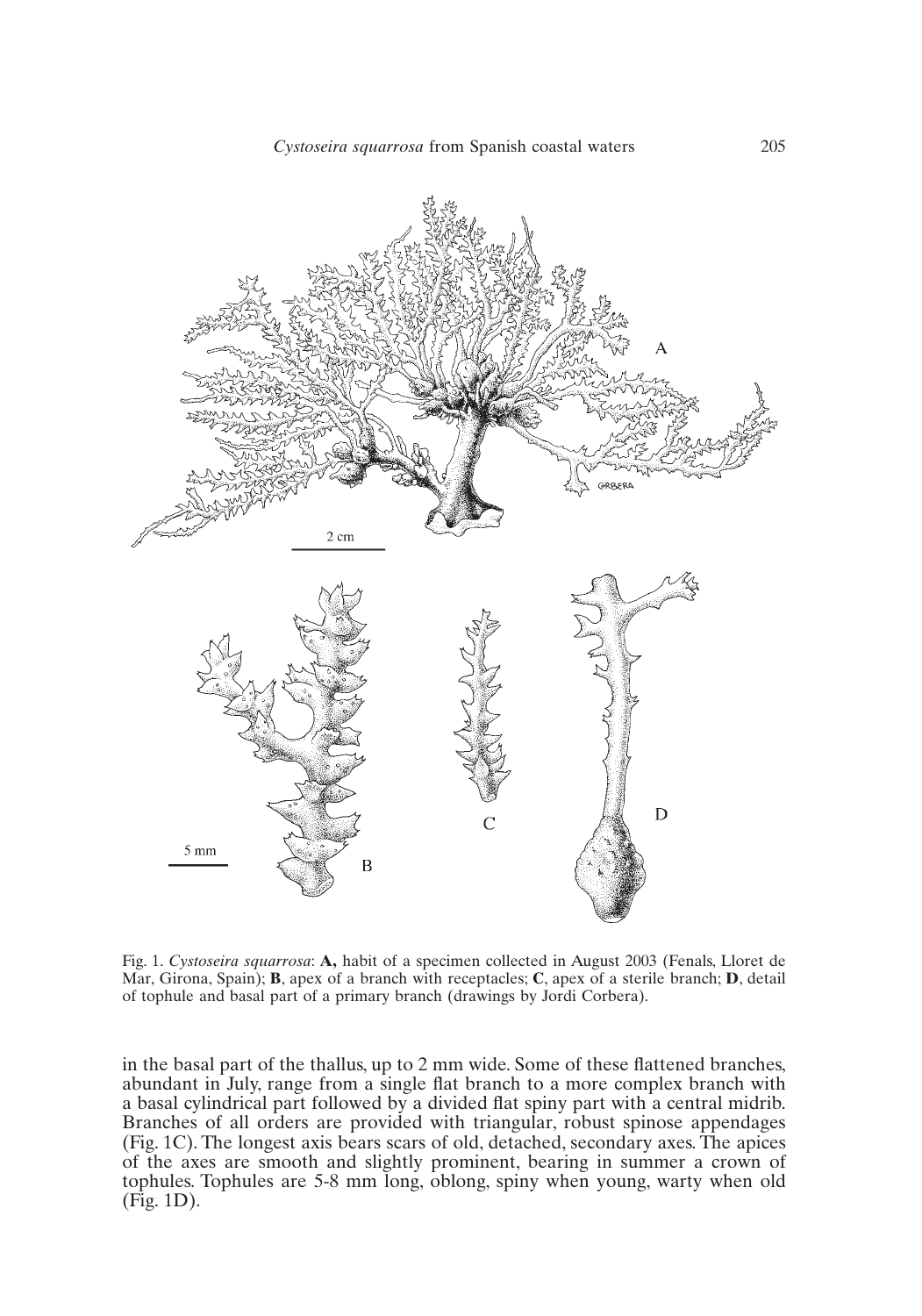### **DISCUSSION**

**EXECUSSION**<br>There has been some controversy about the validity of Cystoseira squar-<br>as a distinct species (Amico *et al.,* 1986). Nevertheless, recent chemical 1988) e has been some controversy about the validity of *Cystoseira squar*-<br>1988) and morphological data (Alongi *et al.*, 2002) seem to support<br>1988) and morphological data (Alongi *et al.*, 2002) seem to support There has been some controversy about the validity of Cystoseira squar- $\frac{1}{2}$  also consider its maintenance at species level. The morphology of our specimens is in agreement  $\frac{1}{1000}$  as a distinct species (Amico *et al.* 1986). Nevertheless recent chemical (Amico *et al.*, 1988) and morphological data (Alongi *et al.*, 2002) seem to support and Alongi *et al.* (2002) and, in the absence of molecular data to the contrary, we *Cis* is in agreement<br> *Creegovic* (1952)<br> *Cystoseira spin*with morphological observations made by Sauvageau (1912), Ercegovic (1952)<br>and Alongi *et al.* (2002) and, in the absence of molecular data to the contrary, we<br>also consider it specifically distinct from other related spec Fenals occur at greater depths than those described by Ercegovic (1952) (1 m also consider it specifically distinct from other related species (e.g. Cystoseira spin-Illy distinct from other related species (e.g. Cystoseira spin-<br> *eira algeriensis* J. Feldmann). The specimens observed in<br> *c* depths than those described by Ercegovic (1952) (1 m<br>
(2002) (from 1 to 3 m depth). As *Cysto* unknown from Catalonia (Ballesteros, 1990), the Côte des Albères (FrenchFranchish Contribution 1 Collection<br>Feldmann, 1937; Gros, 1978; Boudouresque *et al.*,<br>Feldmann, 1937; Gros, 1978; Boudouresque *et al.*, depth) and Alongi *et al.* (2002) (from 1 to 3 m depth). As Cystoseira squarrosa was  $\overline{200}$ , and since it has *Cystoseira squarrosa* was<br>  $\overline{2001}$ , the Côte des Albères (French<br>  $\overline{2001}$ ), and since it has disappeared from  $\frac{1}{2}$  and Frongi *et al.*  $\frac{1}{2}$  (Eq. 2014) lesteros, 1990), the Côte des Albères (French<br>eldmann, 1937; Gros, 1978; Boudouresque *et al.*,<br>ta *et al.*, 2001), and since it has disappeared from<br>2002). Fenals is now the only known locality for Catalonia) (Sauvageau, 1912; Feldmann, 1937; Gros, 1978; Boudouresque et al., the species in the North-western Mediterranean. The population of *Cyclaring Cystalian, 1994*, *Cyclaring Cystalian Cystalic and Spain (Gómez-Garreta <i>et al.*, 2001), and since it has disappeared from Nice and Genova (Alongi *et al.*, 2002), Fenals is now the only known locality for

tected from the main anthropogenic disturbances that are apparently causing the First Level, The Mediterranean.<br>
ion of *Cystoseira squarrosa* from Fenals is relatively pro-<br>
anthropogenic disturbances that are apparently causing the<br>
in the Mediterranean. Although the Fenals area is close to sexeral increases the treater increases the conduction of *Cystoseira squarrosa* from Fenals is relatively proity and dissolved nutrient concentration in seawater are normal for Mediterranean decline of *Cystoseira* in the Mediterranean. Although the Fenals area is close to Interranean. Although the Fenals area is close to<br>tions, residual waters are treated, and water clar-<br>tration in seawater are normal for Mediterranean<br>1999). Also, there are no projects for harbour or several important tourist destinations, residual waters are treated, and water clarproduct the neighbouring season the neighbouring season of the neighbors of *CR.* Sardá, pers. Finally, overgrazing by sea urchins (*Paracentrotus lividus* Lamarck), the difference of discolved nutrient concentration in seawater are no projects for harbour or a developments in the proximity of the population site (R  $\frac{1}{2}$  increases the rocks are substitution in sections are no projects for harbour or coastal waters (Ballesteros *et al.* 1999). Also, there are no projects for harbour or however, complete detachment of *Cystoseira squarrosa* and other erect algae by *Sarpa salpa* has been observed during our dives;<br>however, complete detachment of *Cystoseira squarrosa* by these fish is unlikely. *rosa*.). Finally, overgrazing by sea urchins (*Paracentrotus lividus* Lamarck.) is limited, since the rocks are surrounded by sandy areas that prevent migration of sea urchins from the neighbouring seagrass beds. Intense

#### ALONGI G., CATRA M. & FURNARI G., 2002 — Observations on *Cystoseira squarrosa*REFERENCES

- De Notaris (Fucophyceae, Fucales), a rare and little known Mediterranean **ARI G., 2002 – Observations**<br>*Fucales*), a rare and little *Botanica Marina* 45: 530-535. ALONGLE CATRA M & FURNARLE  $\overline{G}$ , 2002 – Observations on Cystoseira squarrosa species, and its typification. *Botanica Marina* 45: 530-535.
- $\overline{DAZZO}$  R., 1986 (1985) Un nuovo approccio allo studio della sistematica del pification. *Botanica Marina* 45: 530-535.<br>
5, COLOMBO P., COLONNA P., MANNINO A.M. & RAN-<br>
(1985) — Un nuovo approccio allo studio della sistematica del<br>
C. Agardh (Phaeophyta, Fucales). *Bollettino dell'Accademia Gioenia di Scienze Naturali. Catania*COLONNA<br>
vo approccio<br>
eophyta, Fuc<br>
18: 887-986. genere Cystoseira C. Agardh (Phaeophyta, Fucales). *Bollettino dell'Accademia*<br>Gioenia di Scienze Naturali. Catania 18: 887-986.<br>V., CUNSOLO F., NERI P., PIATTELLI M. & RUBERTO G., 1988 – Anti-<br>microbial tetrapenyltoluquin Gioenia di Scienze Naturali. Catania 18: 887-986.
- nze Naturali. C<br>F., NERI P.,<br>penyltoluquino<br>27: 1327-1331.  $B\text{AMICO}$  V. CUNSOLO E., NERI P. PIATTELLI M. & RUBERTO G. 1988 — Antimicrobial tetrapenyltoluquinol derivatives from Cystoseira spinosa var<br>Phytochemistry 27: 1327-1331.<br>TEROS E., 1990 – Check-list of benthic marine algae from Catalon<br>Western Mediterranean). *Trebals Institut Botanica Barce* Phytochemistry 27: 1327-1331.
- Assembly the Carlier of the Catalonia (North-<br>
1331.<br> *CCR CARCIA M., 1999 Estudi de la vulnerabilitat i de*<br> **CARCIA M., 1999 Estudi de la vulnerabilitat i de** *BALLESTEROS E., 1990 — Check-list of benthic marine algae from Catalonia (North-***Western Mediterranean). Trebals Institut Botanica Barcelona 13: 5-52.**
- Ia qualitat ambiental dels fons marins i la zona litoral de Catalunya i prevenció de<br>la implantació de Caulerpa taxifolia. Informe final. Centre d'Estudis Avançats de<br>Blanes-CSIC i Agència Catalana de l'Aigua. Inèdit.<br>BALL *Informe final. Barcelona* 13: 5-52.<br> **A M., 1999 – Estudi de la vulnerabilitat i de s** i la zona litoral de Catalunya i prevenció de *Informe final.* Centre d'Estudis Avancats de  $B = B$ lances-Catalana de l'Aigua. Inèdit. Inèdit. Inèdit. Inèdit. Inèdit. Inèdit. Inèdit. Inèdit. Inèdit. In expansion of the line of  $B = B$ Blanes-CSIC i Agència Catalana de l'Áigua. Inèdit. la implantació de Caulerpa taxifolia. Informe final. Centre d'Estudis Avançats de
- BALLESTEROS E., HEREU B., ZABALA M., ALCOVERRO T., GARRABOU J. & SALA, E., 2002 — Rapport Mission Scandola. Cystoseira 2000. Travaux Scientifique du Parc Naturel Régional de Corse 60: 95-115.